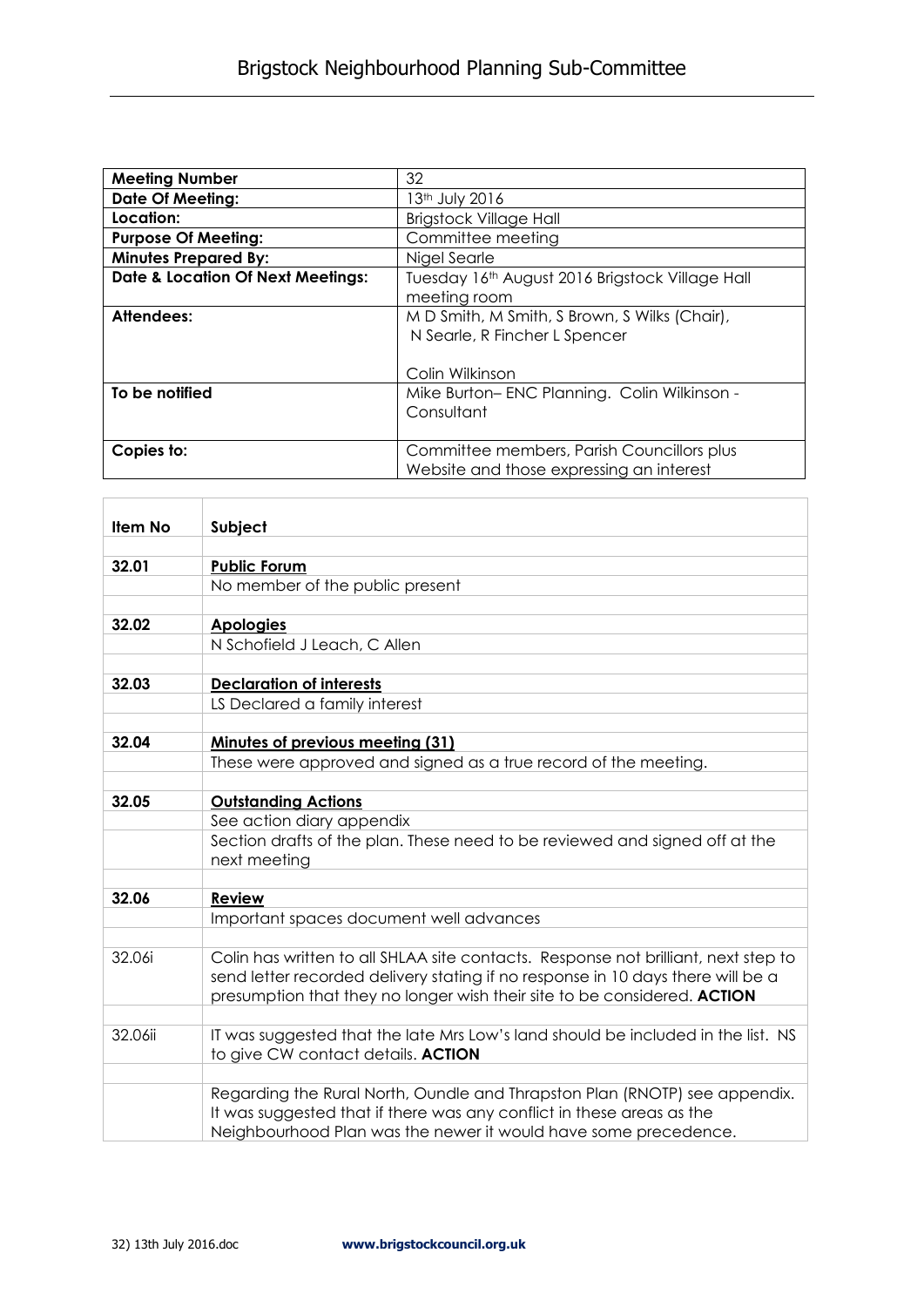| 32.06iii  | John Leach has taken the landscape photos, NS to request images<br>and will put on website ACTION |
|-----------|---------------------------------------------------------------------------------------------------|
|           |                                                                                                   |
| 32.06iiii | There were general discussions regarding the Gladman appeal and its<br>potential impacts          |
|           |                                                                                                   |
| 32.07     | Set new priorities                                                                                |
|           | CW has circulated a site selection document which needs to be completed                           |
|           | for all potential development sites. This is based on the traffic light principles.               |
|           | Copy attached to these notes <b>ACTION</b>                                                        |
|           |                                                                                                   |
|           |                                                                                                   |
| 32.08     | Correspondence                                                                                    |
|           | None                                                                                              |
|           |                                                                                                   |
| 30.09     | <b>AOB</b>                                                                                        |
|           | none                                                                                              |
|           |                                                                                                   |
| 30.10     | Date of next meeting                                                                              |
|           | Tuesday 16 <sup>th</sup> August 2016 in the village hall meeting room @ 7:30                      |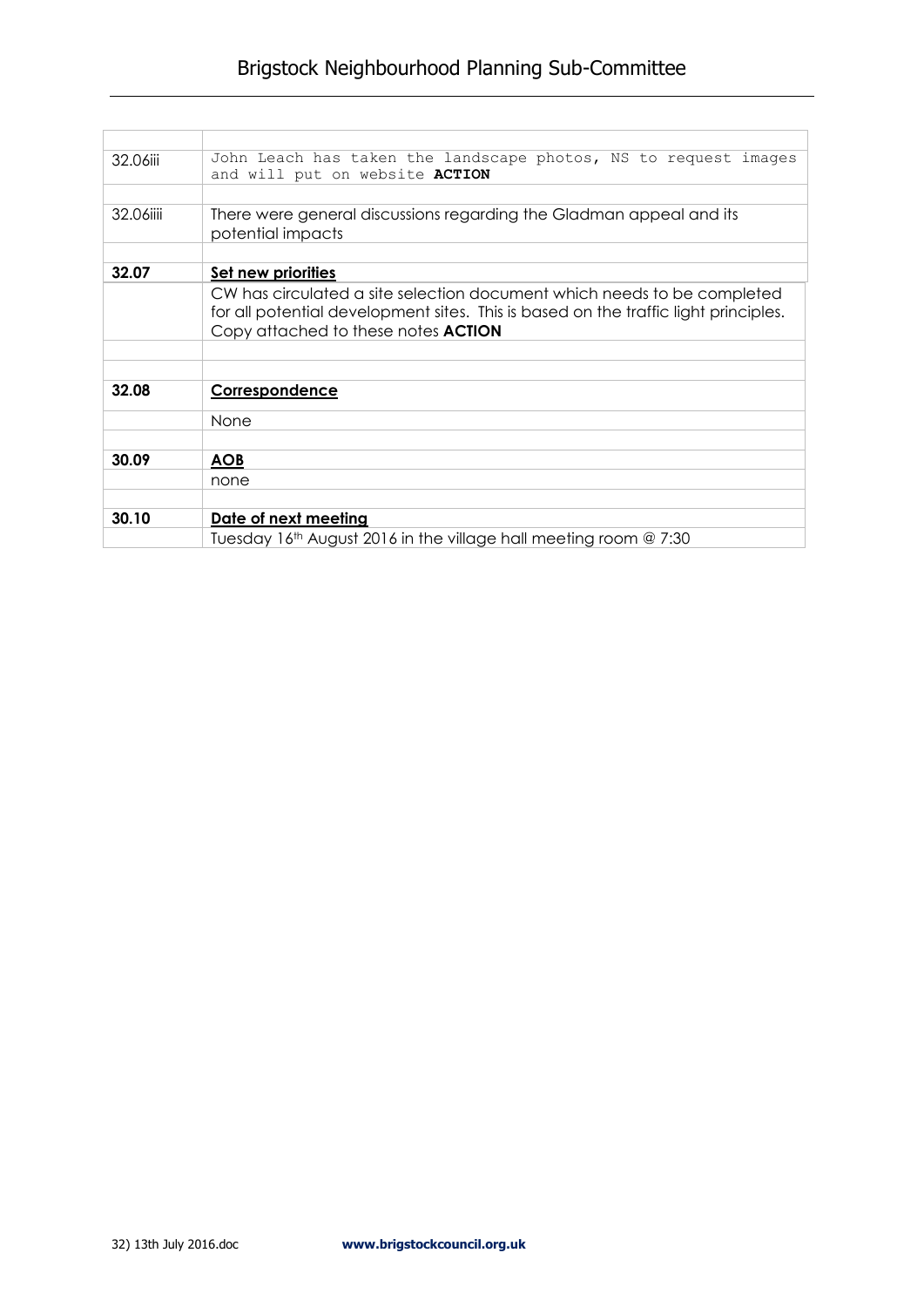| <b>Rural North, Oundle</b><br>and Thrapston Plan<br>(RNOTP) | Jul-11   | <b>Local Plan</b><br>Part 2 (LP<br>Pt 2) |                 |                                     |
|-------------------------------------------------------------|----------|------------------------------------------|-----------------|-------------------------------------|
|                                                             |          |                                          |                 | Windfall Development in             |
| <b>RNOTP</b>                                                | $Jul-11$ | $LP$ Pt $2$                              | $\mathcal{P}$   | Settlements                         |
| <b>RNOTP</b>                                                | Jul-11   | LP Pt 2                                  | 4               | Green Infrastructure                |
| <b>RNOTP</b>                                                | Jul-11   | LP Pt 2                                  | 5               | <b>Transport Network</b>            |
| <b>RNOTP</b>                                                | Jul-11   | LP Pt 2                                  | 6               | Residential Parking Standards       |
|                                                             |          |                                          |                 | Buildings of Local Architectural or |
| <b>RNOTP</b>                                                | $Jul-11$ | $LP$ Pt $2$                              | q               | <b>Historic Interest</b>            |
|                                                             |          |                                          |                 | Protection of Local Sites of        |
|                                                             |          |                                          |                 | Conservation Interest and           |
|                                                             |          |                                          |                 | Designation of Local Nature         |
| <b>RNOTP</b>                                                | Jul-11   | $LP$ Pt 2                                | 10              | Reserves                            |
| <b>RNOTP</b>                                                | $Jul-11$ | $LP$ Pt $2$                              | 12              | <b>Considerate Construction</b>     |
|                                                             |          |                                          |                 | Open Space, Sport and Recreational  |
| <b>RNOTP</b>                                                | Jul-11   | $LP$ Pt $2$                              | 15              | <b>Facilities</b>                   |
| <b>RNOTP</b>                                                | $Jul-11$ | LP Pt 2                                  | 23              | Rural Buildings - General Approach  |
|                                                             |          |                                          |                 | Replacement Dwellings in the Open   |
| <b>RNOTP</b>                                                | Jul-11   | LP Pt 2                                  | 24              | Countryside                         |
| <b>RNOTP</b>                                                | Jul-11   | $LP$ Pt $2$                              | BC <sub>1</sub> | <b>Brigstock Camp</b>               |
|                                                             |          |                                          |                 |                                     |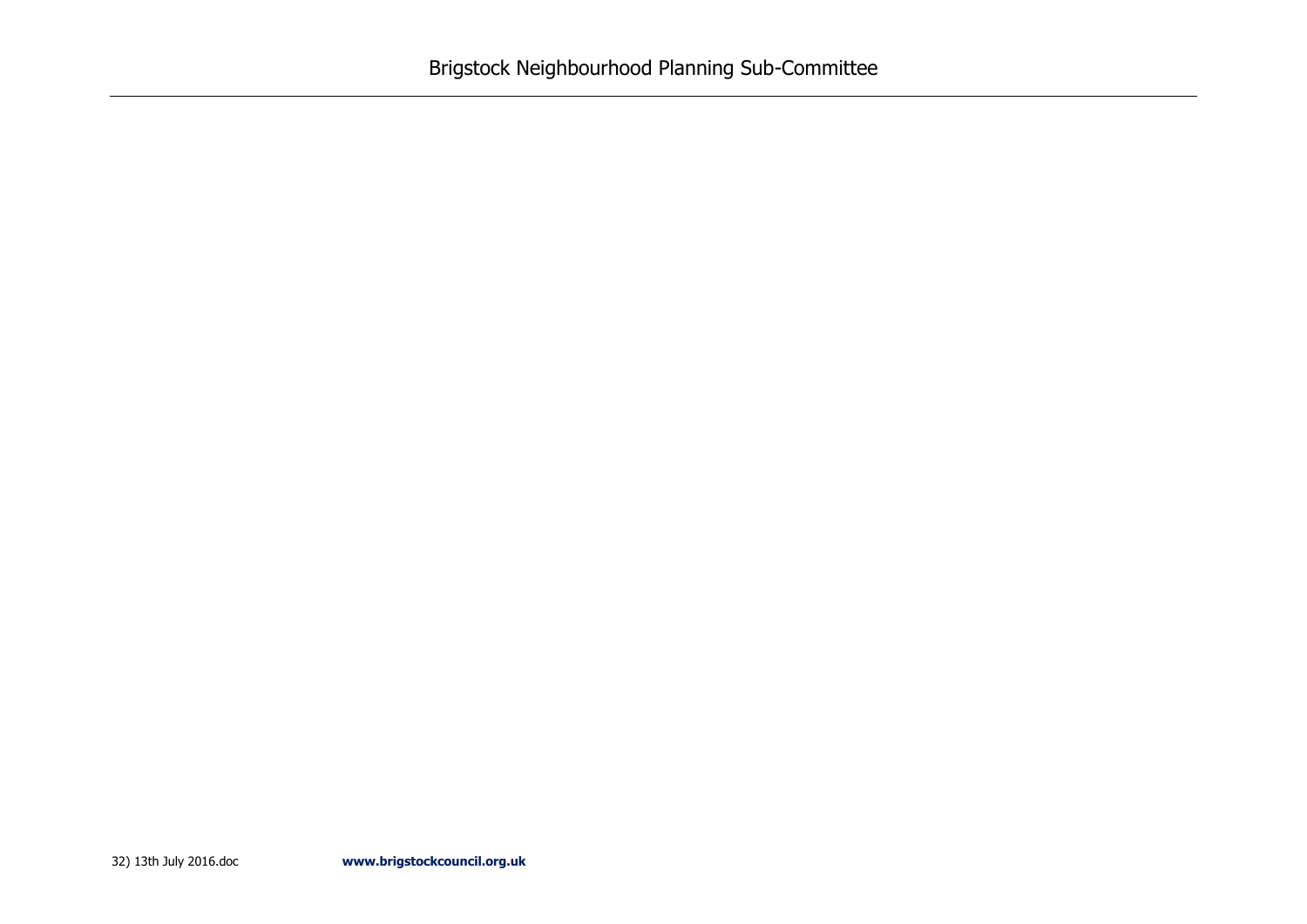| Ref                | Completed Actions                                                                                                                         |                                                                                                                                                                             | Resp      | Due by     |
|--------------------|-------------------------------------------------------------------------------------------------------------------------------------------|-----------------------------------------------------------------------------------------------------------------------------------------------------------------------------|-----------|------------|
| 30.08iii           | CA to contact school governors re new<br>meeting                                                                                          | SW reported meeting had taken place regarding the<br>pocket park being a aspirational site for a new school.<br>The governors will respond after their September<br>Meeting | CA        |            |
| 30.07vb            | NS to provide Colin with a map of pocket<br>park. <b>ACTION</b>                                                                           | Actioned                                                                                                                                                                    | NS        | 13/07/2016 |
| 30.07vd            | Letters have been issued to the owners/agents<br>of the SHLAA sites Colin to report back on<br>responses (not camp or Pocket Park) ACTION | Actioned                                                                                                                                                                    | <b>CW</b> | 13/07/2016 |
| 30.07 <sub>v</sub> | Colin to provide criteria for judging potential<br>development sites <b>ACTION</b>                                                        | <b>July</b> Document circulated.                                                                                                                                            | <b>CW</b> | 13/07/2016 |
|                    |                                                                                                                                           |                                                                                                                                                                             |           |            |

| Ref       | Outstanding Actions                                |                                                      | Resp      | Due by     |
|-----------|----------------------------------------------------|------------------------------------------------------|-----------|------------|
| 5.06iii   | Try to collect as many e-mail addresses from       | Very slow start                                      | <b>CA</b> | 31-03-2015 |
|           | residents so we can start communicating via        | Progressing                                          |           |            |
|           | Brigstock News. Offer a prize. ACTION CA           |                                                      |           |            |
| 30.08iv   | The Open Spaces assessments to be                  |                                                      | AL        |            |
|           | continued. Input needed from all.                  |                                                      |           |            |
| 30.07iiii | Section drafts of the plan 1) Introduction 2)      | July These need to be reviewed and signed off at the | All       | 13/07/2016 |
|           | Housing have been previously circulated.           | next meeting                                         |           |            |
|           | Country draft has now been issued and              |                                                      |           |            |
|           | requires feedback to Colin ACTION                  |                                                      |           |            |
| 30.07va   | Malcom to establish if there is additional clarity |                                                      | <b>MS</b> | 13/07/2016 |
|           | and maps etc on the wildlife sites <b>ACTION</b>   |                                                      |           |            |
| 30.07vc   | John to undertake photographing the                | June Has been communicated that photos have been     | JL        | 13/07/2016 |
|           | important vistas that need protection. ACTION      | taken but not yet delivered.                         |           |            |
| 30.07ve   | Forest for life CA to look into with respect to    |                                                      | CA        | 13/07/2016 |
|           | Rockingham forest. ACTION                          |                                                      |           |            |